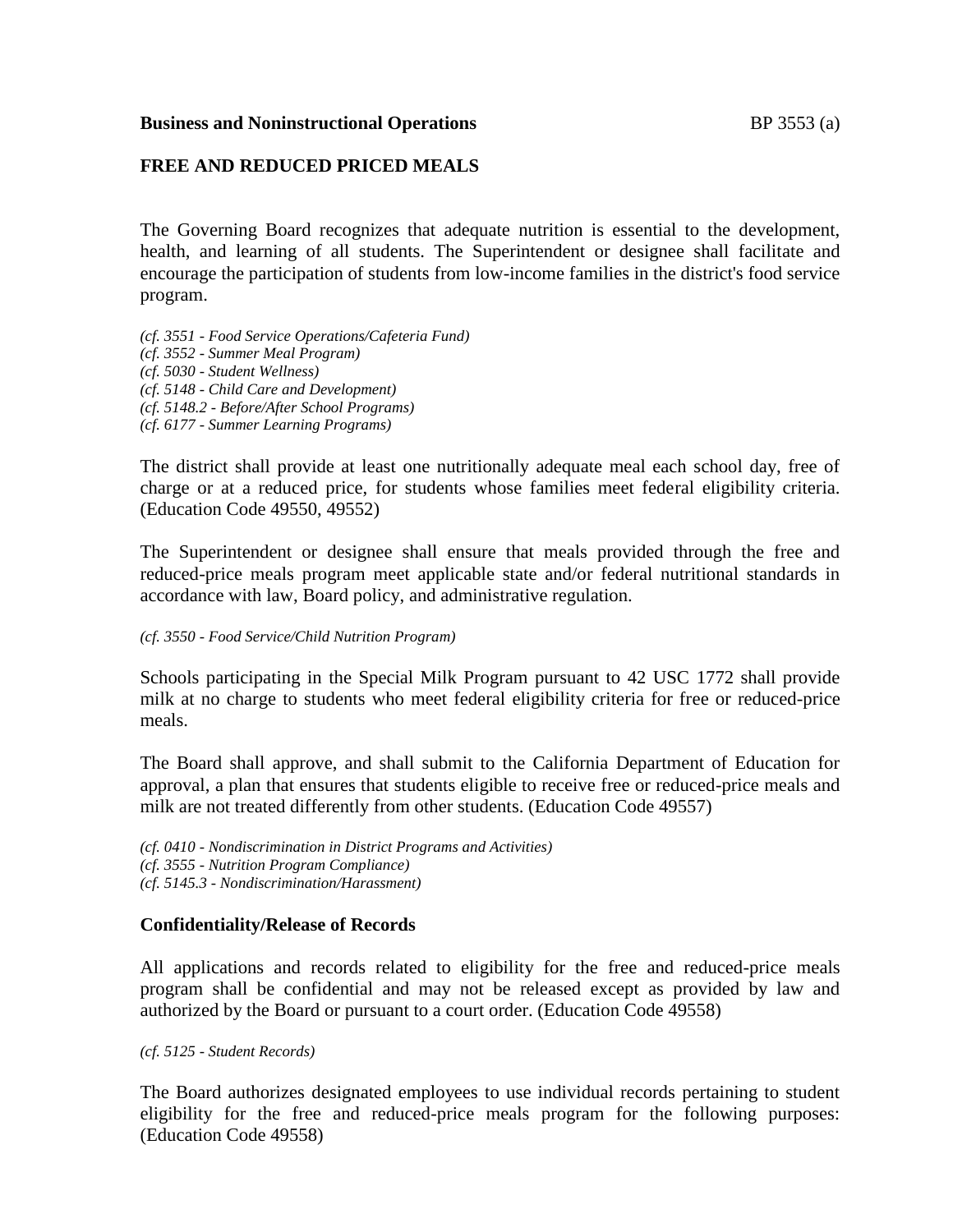### 1. Disaggregation of academic achievement data

#### *(cf. 6162.51 - State Academic Achievement Tests)*

2. Identification of students eligible for alternative supports in any school identified as a Title I program improvement school

*(cf. 0520.2 - Title I Program Improvement Schools) (cf. 6171 - Title I Programs)*

If a student transfers from the district to another district, charter school, county office of education program, or private school, the Superintendent or designee may share the student's meal eligibility information to the other educational agency to assist in the continuation of the student's meal benefits.

The Superintendent or designee may release the name and eligibility status of a student participating in the free or reduced-price meal program to another school district, charter school, or county office of education that is serving a student living in the same household for purposes related to program eligibility and data used in local control funding formula calculations. (Education Code 49558)

The Superintendent or designee may release the name and eligibility status of a student participating in the free or reduced-price meal program to the Superintendent of Public Instruction for purposes of determining allocations under the local control funding formula and for assessing accountability of that funding. (Education Code 49558)

The Superintendent or designee may release information on the school lunch program application to the local agency that determines eligibility for participation in the Medi-Cal program if the student has been approved for free meals or, if included in the agreement with the local agency, for reduced-price meals. He/she also may release information on the school lunch application to the local agency that determines eligibility for CalFresh or another nutrition assistance program authorized under 7 CFR 210.1 if the student has been approved for free or reduced-price meals. Information may be released for these purposes only if the student's parent/guardian consents to the sharing of information and the district has entered into a memorandum of understanding with the local agency which, at a minimum, includes the roles and responsibilities of the district and local agency and the process for sharing the information. After sharing information with the local agency for purposes of determining eligibility for that program, no further information shall be shared unless otherwise authorized by law. (Education Code 49557.2, 49557.3, 49558)

*(cf. 5141.6 - School Health Services)*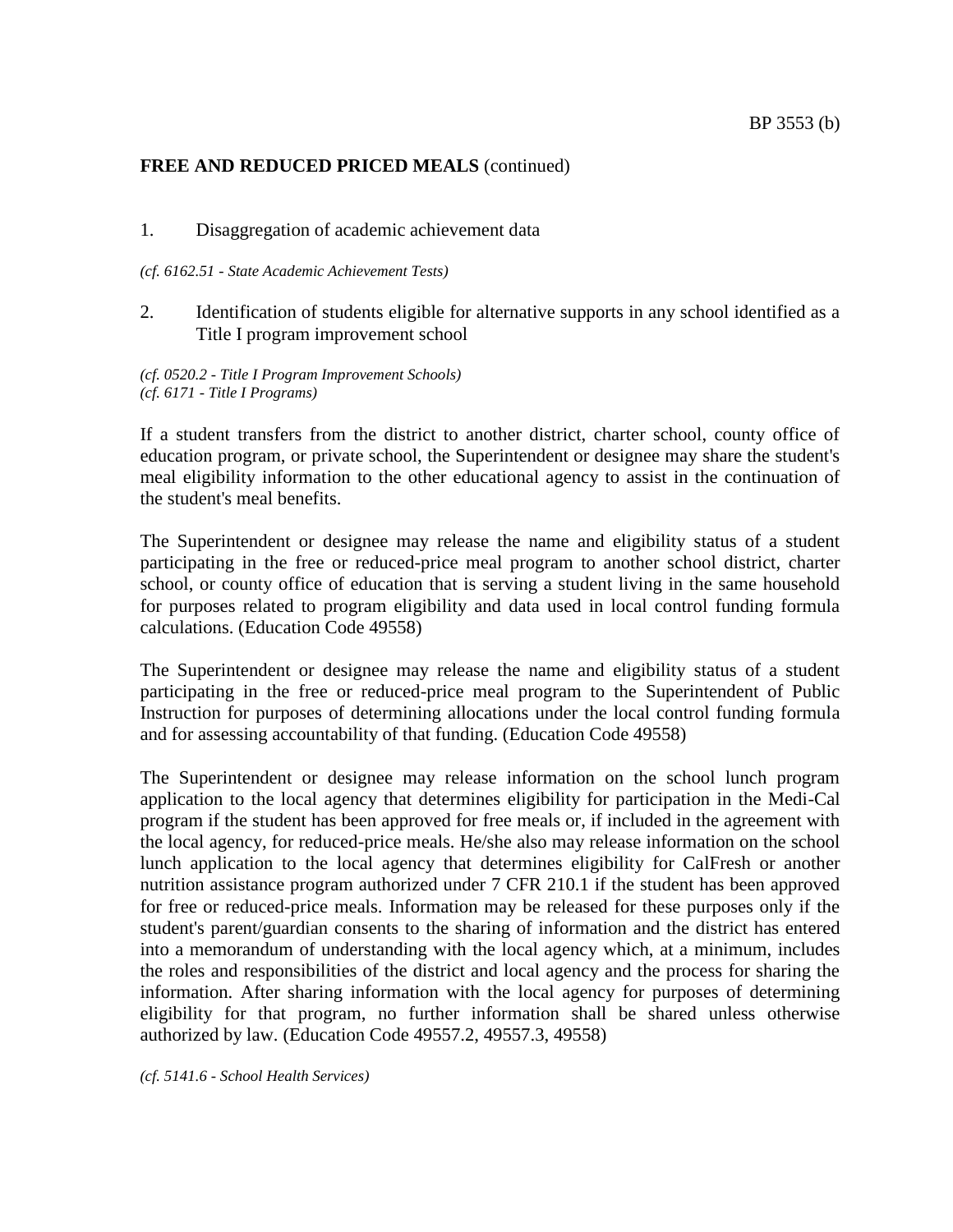*Legal Reference: EDUCATION CODE 48980 Notice at beginning of term 49430-49434 Pupil Nutrition, Health, and Achievement Act of 2001 49490-49494 School breakfast and lunch programs 49500-49505 School meals 49510-49520 Nutrition 49530-49536 Child Nutrition Act of 1974 49547-49548.3 Comprehensive nutrition service 49550-49562 Meals for needy students CODE OF REGULATIONS, TITLE 5 15510 Mandatory meals for needy students 15530-15535 Nutrition education 15550-15565 School lunch and breakfast programs UNITED STATES CODE, TITLE 20 1232g Federal Educational Rights and Privacy Act 6301-6514 Title I programs UNITED STATES CODE, TITLE 42 1751-1769j School lunch program 1771-1791 Child nutrition, especially: 1773 School breakfast program CODE OF FEDERAL REGULATIONS, TITLE 7 210.1-210.31 National School Lunch Program 220.10-220.21 National School Breakfast Program 245.1-245.13 Determination of eligibility for free and reduced-price meals and free milk WELFARE AND INSTITUTIONS CODE 14005.41 Basic health care*

*Management Resources: CSBA PUBLICATIONS Monitoring for Success: A Guide for Assessing and Strengthening Student Wellness Policies, 2012 Student Wellness: A Healthy Food and Physical Activity Policy Resource Guide, 2012 CALIFORNIA DEPARTMENT OF EDUCATION MANAGEMENT BULLETINS NSD SNP-12-2015 Updated Guidance on Sharing of School Meal Applications and the Passing of Assembly Bill 1599, July 2015 USDA-SNP-07-2010 Change in Free and Reduced-Price Meal Application Approval Process, September 2010 CALIFORNIA DEPARTMENT OF EDUCATION PUBLICATIONS Feed More Kids, Improve Program Participation Direct Certification Implementation Checklist, May 2008 U.S. DEPARTMENT OF AGRICULTURE PUBLICATIONS Eligibility Manual for School Meals: Determining and Verifying Eligibility, July 2015 Provision 2 Guidance: National School Lunch and School Breakfast Programs, Summer 2002 WEB SITES CSBA: http://www.csba.org California Department of Education, Nutrition Services Division: http://www.cde.ca.gov/ls/nu California Healthy Kids Resource Center: http://www.californiahealthykids.org California Project LEAN (Leaders Encouraging Activity and Nutrition): http://www.californiaprojectlean.org*

*U.S. Department of Agriculture, Food and Nutrition Service: http://www.fns.usda.gov/cnd*

adopted: May 1, 2018 Pico Rivera, California

### Policy **EL RANCHO UNIFIED SCHOOL DISTRICT**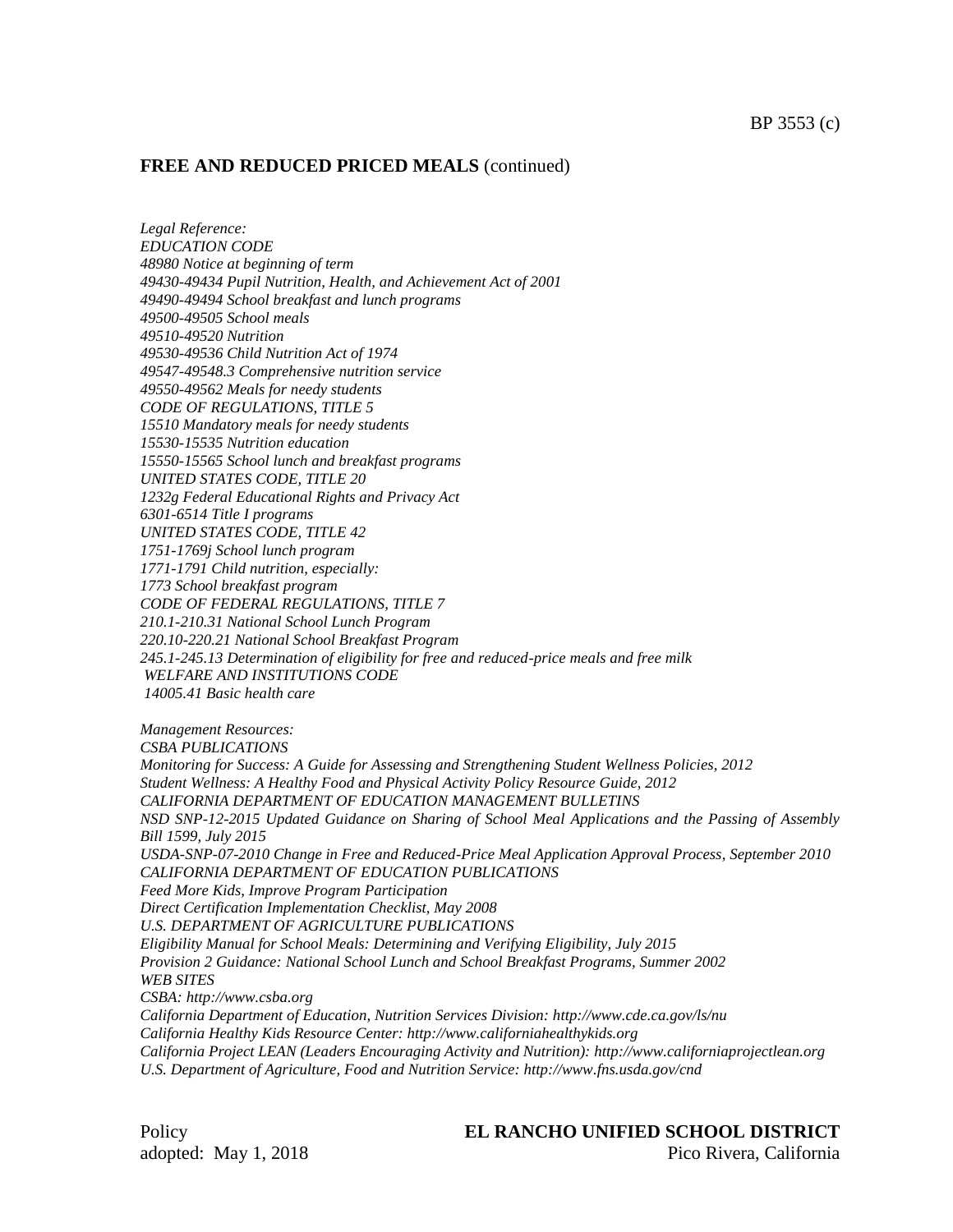# **FREE AND REDUCED PRICED MEALS**

## **Applications**

The Superintendent or designee shall ensure that the district's application form for free and reduced-price meals and related materials include the statements specified in Education Code 49557 and 7 CFR 245.5. The district's application packet shall include the notifications and information listed in Education Code 49557.2.

*(cf. 3550 - Food Service/Child Nutrition Program) (cf. 3551 - Food Service Operations/Cafeteria Fund) (cf. 3552 - Summer Meal Program)*

The application form and related information shall be distributed in paper form to all parents/guardians at the beginning of each school year and shall be available to students at all times during the school day. (Education Code 48980, 49520; 42 USC 1758; 7 CFR 245.5)

#### *(cf. 5145.6 - Parental Notifications)*

In addition, the district application form for free and reduced price meals shall be available online. The online application form shall require completion of only those questions necessary for determining eligibility, contain clear instructions for families that are homeless or migrant, and comply with other requirements specified in Education Code 49557.

An application form and related information shall also be provided whenever a new student is enrolled.

At the beginning of each school year, the Superintendent or designee shall send a public release, containing the same information supplied to parents/guardians and including eligibility criteria, to local media, the local unemployment office, and any major employers in the district attendance area contemplating large layoffs. Copies of the public release shall be made available upon request to any interested person. (7 CFR 245.5)

## **Eligibility**

The Superintendent or designee shall determine students' eligibility for the free and reducedprice meals program based on the criteria specified in 42 USC 1758 and 1773 and 7 CFR 245.1-245.13 and made available by the California Department of Education.

When authorized by law, participants in other federal or state programs may be directly certified, without further application, for enrollment in the free and reduced-price meals program. (Education Code 49561; 42 USC 1758)

*(cf. 6173 - Education for Homeless Children) (cf. 6173.1 - Education for Foster Youth) (cf. 6175 - Migrant Education Program)*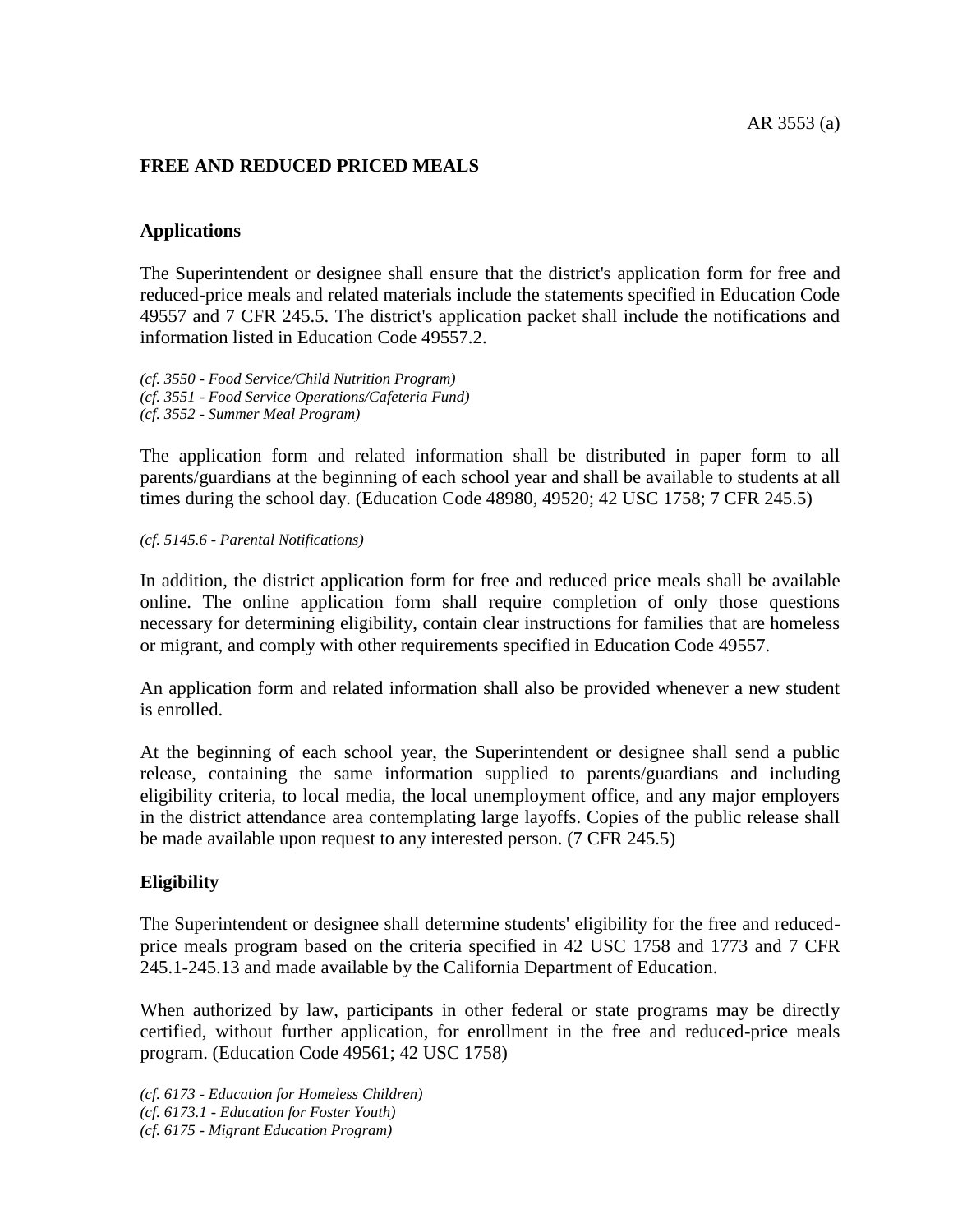# **Verification of Eligibility**

Not later than November 15 of each year, the Superintendent or designee shall verify the eligibility of a sample of household applications approved for the school year in accordance with the sample sizes and procedures specified in 42 USC 1758 and 7 CFR 245.6a. (42 USC 1758; 7 CFR 245.6a)

If the review indicates that the initial eligibility determination is correct, the Superintendent or designee shall verify the approved household application. If the review indicates that the initial eligibility determination is incorrect, the Superintendent or designee shall: (42 USC 1758; 7 CFR 245.6a)

- 1. If the eligibility status changes from reduced price to free, make the increased benefits immediately available and notify the household of the change in benefits
- 2. If the eligibility status changes from free to reduced price, first verify the application, then notify the household of the correct eligibility status, and, when required by law, send a notice of adverse action as described below
- 3. If the eligibility status changes from free or reduced price to paid, send the household a notice of adverse action as described below

If any household is to receive a reduction or termination of benefits as a result of verification activities, or if the household fails to cooperate with verification efforts, the Superintendent or designee shall reduce or terminate benefits, as applicable, and shall properly document and retain on file in the district the reasons for ineligibility. He/she also shall send a notice of adverse action to any household that is to receive a reduction or termination of benefits. Such notice shall be provided 10 days prior to the actual reduction or termination of benefits. The notice shall advise the household of: (7 CFR 245.6a)

- 1. The change and the reasons for the change
- 2. The right to appeal, when the appeal must be filed to ensure continued benefits while awaiting a hearing and decision, and instructions on how to appeal
- 3. The right to reapply at any time during the school year

### **Confidentiality/Release of Records**

All applications and records related to eligibility for the free and reduced price meal program shall be confidential except as provided by law.

The Superintendent designates the following district employee(s) to use individual records pertaining to student participation in the free and reduced-price meals program for the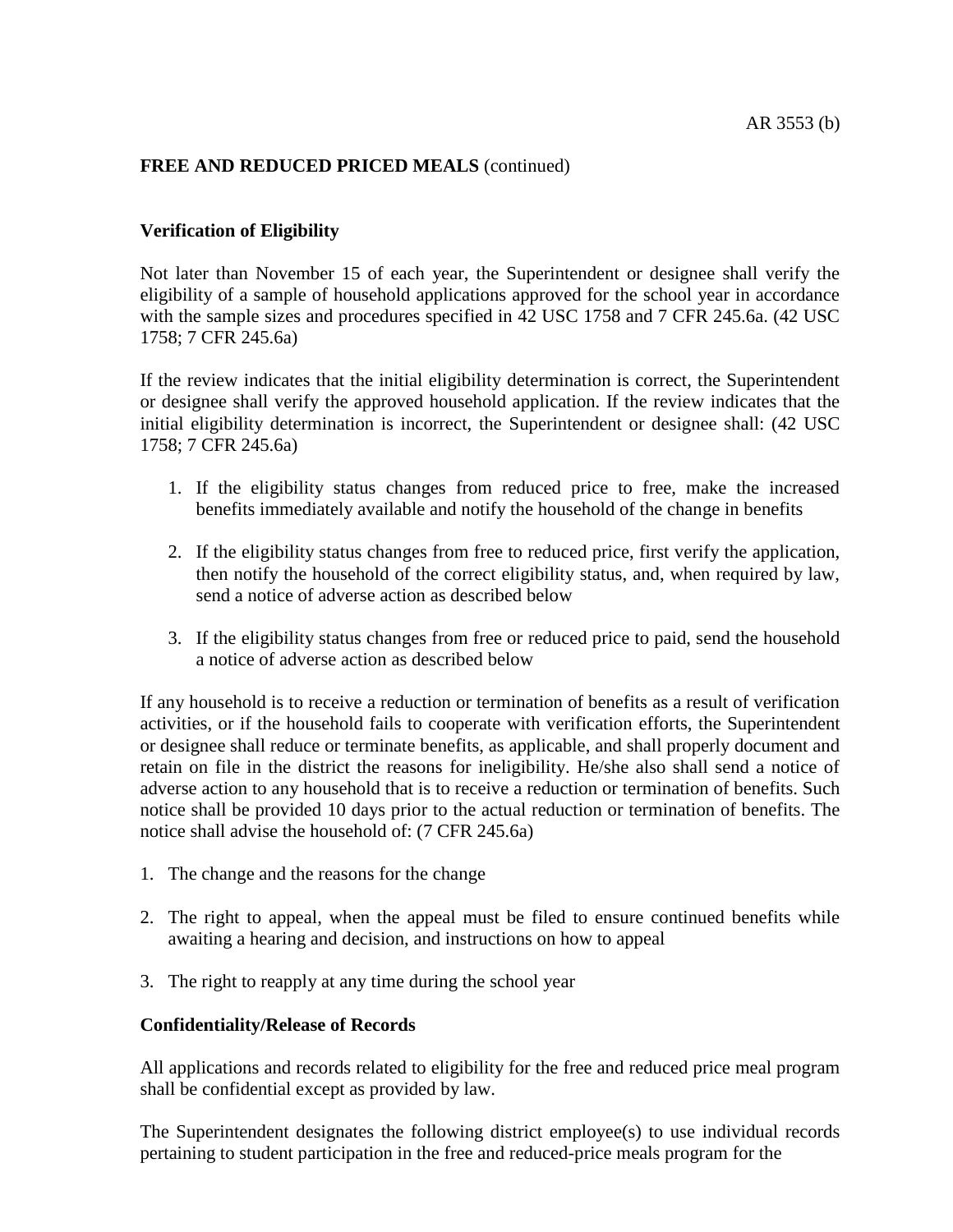purpose of disaggregation of academic achievement data or for the identification of students who are eligible for alternative supports in a Title I program improvement school:

Assistant Superintendent, Educational Services; Director of Alternative/Adult Ed and Workforce Development; Director of Student Services; Director of Fiscal Services; Director of Special Education; Coordinator of Curriculum and Instruction; Coordinator of Categorical Programs; and School Principals.

In using the records for such purposes, the Superintendent or designee shall ensure that: (Education Code 49558)

- 1. No individual indicators of participation in the free and reduced-price meals program are maintained in the permanent records of any student if not otherwise allowed by law.
- *(cf. 5125 - Student Records)*
- 2. Information regarding individual student participation in the free and reduced-price meals program is not publicly released.
- *(cf. 4119.23/4219.23/4319.23 - Unauthorized Release of Confidential/Privileged Information)*
- 3. All other confidentiality provisions required by law are met.
- 4. Information collected regarding individual students certified to participate in the free and reduced-price meals program is destroyed when no longer needed for its intended purpose.

### **Nondiscrimination Plan**

The district's plan for students receiving free or reduced-price meals shall ensure the following: (Education Code 49557; 42 USC 1758)

- 1. The names of the students shall not be published, posted, or announced in any manner, or used for any purpose other than the National School Lunch and School Breakfast Programs, unless otherwise provided by law.
- 2. There shall be no overt identification of any of the students by the use of special tokens or tickets or by any other means.
- 3. The students shall not be required to work for their meals or for milk.
- 4. The students shall not be required to use a separate dining area, go through a separate serving line or entrance, or consume their meals or milk at a different time.